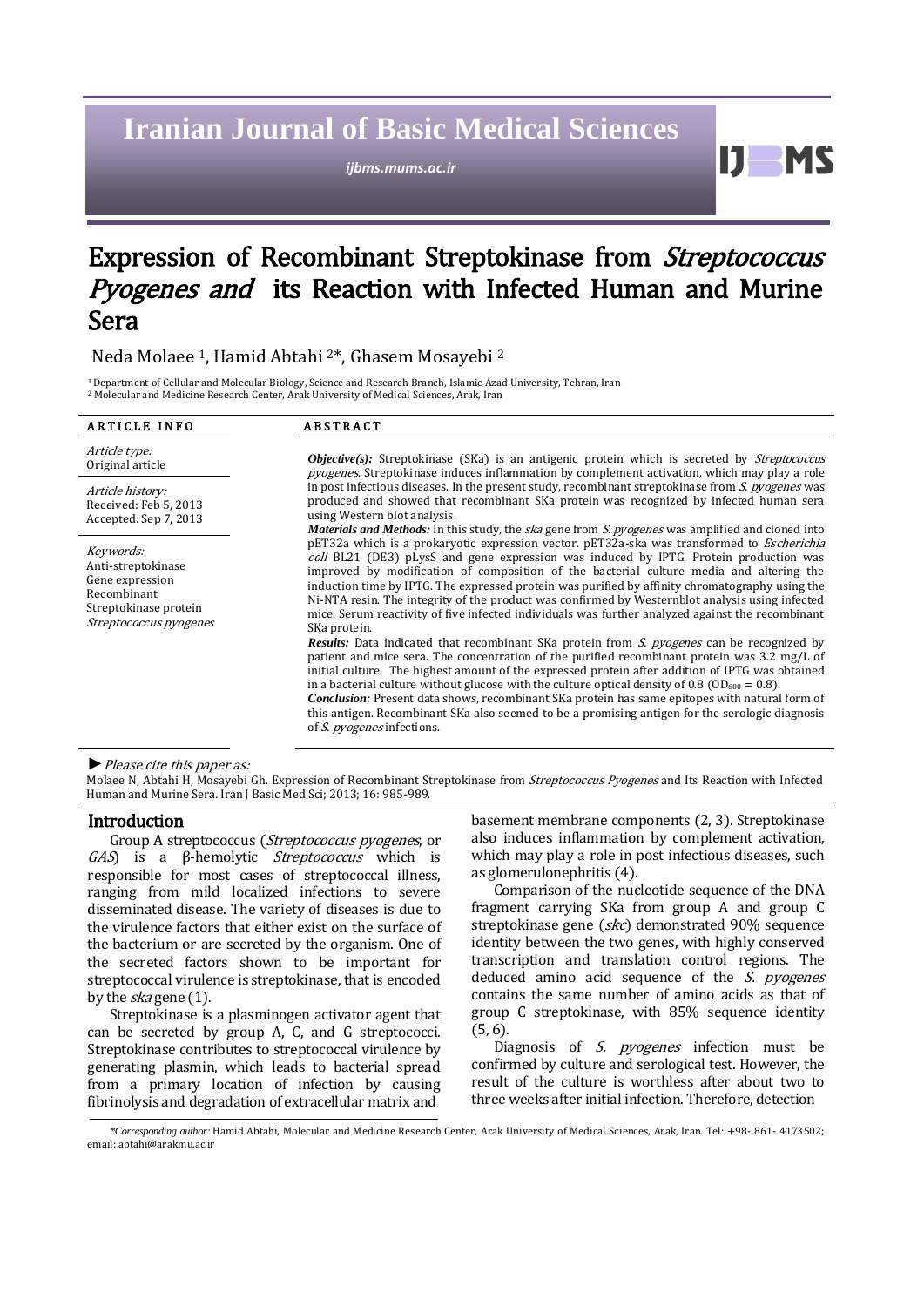of the S. pyogenes antibody is used to determine if a streptococcal infection is present  $(7, 8)$ .

Serological diagnosis of group A streptococcal infections is based on immune responses against the extracellular enzymes streptolysin O, streptodornase B, hyaluronidase, DNase, and streptokinase. These enzymes induce strong immune responses in infected host (8, 9). In the present study, recombinant streptokinase from S. pyogenes was produced and shown that recombinant SKa protein was recognized by infected human sera using Western blot analysis.

## Material and Methods Bacterial strains and plasmids

S. pyogenes (ATCC: 8668) was used as the source of chromosomal DNA for the PCR (polymerase chain reaction). E. coli DH5 $α$  (Stratagene) was used as the primary host for the construction and propagation of plasmids. For recombinant protein production, a prokaryotic expression vector pET32a (Novagene) was selected. The recombinant pET32a (pET32a-SKa) is transformed in E. coli, BL21 (DE3) pLysS as host strain. LB agar (Merck Germany) and broth was used for routine bacterial culture. The required antibiotics were added to media according to references recommendation (10).

### Isolation of chromosomal DNA

Chromosomal DNA was extracted and purified, as previously described (11).

#### Gene amplification of streptokinase

Primers were designed according to S. pyogenes streptokinase sequence (accession No. Z48617.1). The forward primer (GGGATCCATGAAAAATTACTT-ATCT-3') starts from the beginning of the gene and contains BamHI site on its 5` portion. Reverse primer, (5'- ACTCGAGTTATTTGTCTTTAGGGT -3') contains recognition site for Xhol. PCR was performed in a 50 μl total volume containing 500 ng of template DNA, 1 μM of each primers, 2.5 mM Mg<sup>2+</sup>, 200 μM (each) deoxynucleoside triphosphates, 1X PCR buffer and 2.5 unit of pwo DNA polymerase (Roche). The PCR started with an initial denaturation step at 94°C for 5 min (hot start), followed by thirty cycles of denaturation at 94°C for 1 min, annealing at 50°C for 1 min and extension at 72°C for 1 min. The program was followed by a final extension at 72°C for 5 min.

The PCR product was sequenced by MWG Company (Germany) to confirm that the desired product had been obtained.

### Cloning of SK gene into the expression vector pET32a

The PCR product and pET32a were digested with BamHI and XhoI and ligated into pET32a by T4 DNA ligase (Cinagen, Iran) at 16°C overnight. The competent cells of E. coli DH5α and E. coli BL21 (DE3) plysS were prepared by calcium chloride method and were used for transformation of pET32a-SKa plasmid (12).

## Expression and purification of recombinant SKa

For protein expression, BL21pLysS cells were transformed with pET32a-Ska construct. Bacterial cells were grown in LB broth supplemented with ampicillin (100 μg ml-1) and chloramphenicol (34 μg ml-1) at 37°C with agitation. The protein induction was performed in the two media using IPTG (Isopropyl-β-D-thio-galactoside, Cinagene). IPTG was added to different concentration of bacteria  $(OD_{600nm} 0.6, 0.8, and 1)$  in both culture media. After 2 and 4 hours of induction, bacterial cells were collected by centrifugation at 1700 g for 15 min. A 15% SDS-PAGE system was used to analyze the resulting proteins. The expressed protein was purified using Ni-NTA column according to manufacture instructions (Qiagene, USA). The purified protein was dialyzed twice against PBS (pH 7.2) at 4°C over night. The quantity of purified recombinant Streptokinase protein was analyzed by Bradford methods and subsequently its quality was assayed by SDS-PAGE 15% (11, 13).

#### Immunization of mice

The supernatant of  $S.$  pyogenes culture were centrifuged at 1700 g for 5 min and filtered using a 0.42 µM disposable syringe filter (Milex, USA). The resulted emulsion and equal volume of complete Freund's adjuvant were injected subcutaneously to five mice at 3 weeks intervals. Mice sera were separated and used as primary antibody.

In addition, five acute phase patients' sera were obtained from Immunology Department (Arak University of Medical Sciences, Arak, Iran) to be used in Western blot experiment.

### Antigenicity of recombinant streptokinase and Immunoblot analysis

Western blot assay was done using 0.5 μg of purified recombinant SKa protein per well. The gel were blotted on to polyvinylidine difluoride (PVDF membrane, Roche, Germany) membrane using transfer buffer containing 25 mM Tris ( $pH = 8.3$ ), 192 mM glycine and 20% methanol at 90 volts for 1.5 hr at 4°C. The blotted membrane was blocked with  $2.5\%$  (w/v) BSA in TBST buffer (0.5 M NaCl, 0.02 M Tris pH 8.5, 0.05% tween 20) for 1 hr at room temperature. After reactions with the primary antibody (mice and patients sera, diluted 1:100 and 1:50, respectively), the blots were washed three times with TBST and incubated with peroxidase conjugated goat anti-mouse IgG and antihuman IgG (sigma) at a 1:2500 dilution in TBST.

The blots were then washed three times with TBST and reactions were developed by diamino banzidine (DAB) solution (Roche) (10).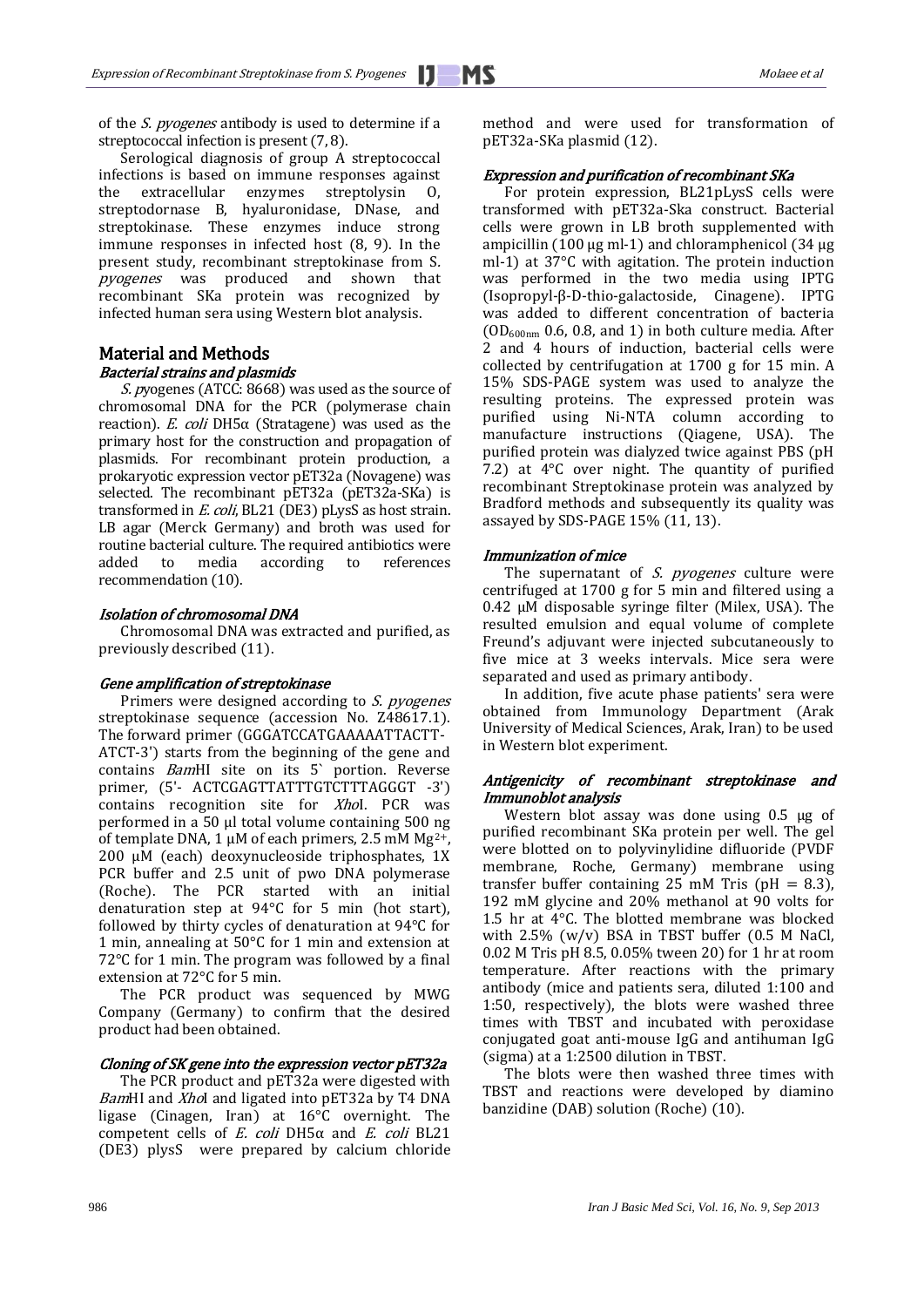Table 1. Different concentrations of culture media

| Medium content           | Media-1         | Media-2         |  |
|--------------------------|-----------------|-----------------|--|
|                          |                 |                 |  |
| Yeast extract (g)        | 0.25            | 0.25            |  |
| Bacto tryptone broth (g) | 0.5             | 0.5             |  |
| glucose $(g)$            | -               | 0.05            |  |
| NaCl $(g)$               | 0.25            | 0.25            |  |
| KCl <sub>(g)</sub>       | 0.025           | 0.025           |  |
| MgCl2(g)                 | 0.013           | 0.013           |  |
| $\text{Cacl2}(g)$        | 0.013           | 0.013           |  |
| Final volume             | $25 \text{ ml}$ | $25 \text{ ml}$ |  |

#### Results

#### PCR product analysis

The sequencing result was confirmed by comparing the NCBI nucleotide database using basic local alignment search tool (BLAST) Software (data not shown). The sequencing of the PCR product fragment revealed complete homology at the nucleotide level to *ska* gene in NCBI (GenBank: Z48617.1).

#### Expression and purification of recombinant SKa

In this study pET32a-SKA was transformed to BL21 (DE3) pLysS and the expressed protein was purified by Ni-NTA column [\(Figure 1\)](http://scialert.net/fulltext/?doi=pjbs.2010.380.384&org=11). SDS-PAGE analysis, showed the expected molecular mass of near 65 kDa recombinant protein. The result also showed that the best conditions for recombinant SKa protein expression can be achieved when  $OD_{600 \text{ nm}} = 0.8$  is used for four hr. Production of recombinant protein was low in media with glucose. The concentration of recombinant protein was assayed and calculated to 3.2 mg purified protein per liter of the initial culture.

#### Immunoblotting analysis

To determine the antigenicity of recombinant streptokinase in patients and mice immunized with S. pyogenes, the recombinant streptokinase was assayed by Western blotting. The mice sera and five patients' sera were used. Figure 2 illustrates the specific interaction between mice sera antibody and purified recombinant streptokinase protein. Due to observation of specific antibody responses from sera, antigenicity of the expressed product was confirmed, (Figure 2, lane 2 and 3). Serum sample from normal individual was also tested as negative control and no anti-streptokinase antibodies were detected, (Figure 3 lane 4).

## **Discussion**

In this study, we have shown that recombinant streptokinase can be detected by infected human sera.

The streptokinases are a family of secreted streptococcal proteins with the common function of converting plasminogen to plasmin (14). This fibrinolytic protein forms a 1:1 complex with



Figure 1. Gel protein electrophoresis, expression of recombinant SKa protein and its purification. Lane 1, protein marker; Lane 2, before induction; Lane 3, after induction; Lane 4, elution of recombinant SKa protein through Ni-NTA column



Figure 2. Western blot analysis against recombinant Streptokinase protein by mice sera. Lane 1, protein marker; Lane 2, Western blotting by mice infected sera; Lane 3,Western blotting by normal mouse serum (negative control)



Figure 3. Western blot analysis against recombinant streptokinase protein by infected and normal human sera. Lane 1, protein marker; Lane 2 and 3, Western blotting by patients sera; Lane 4, human normal sera (negative control)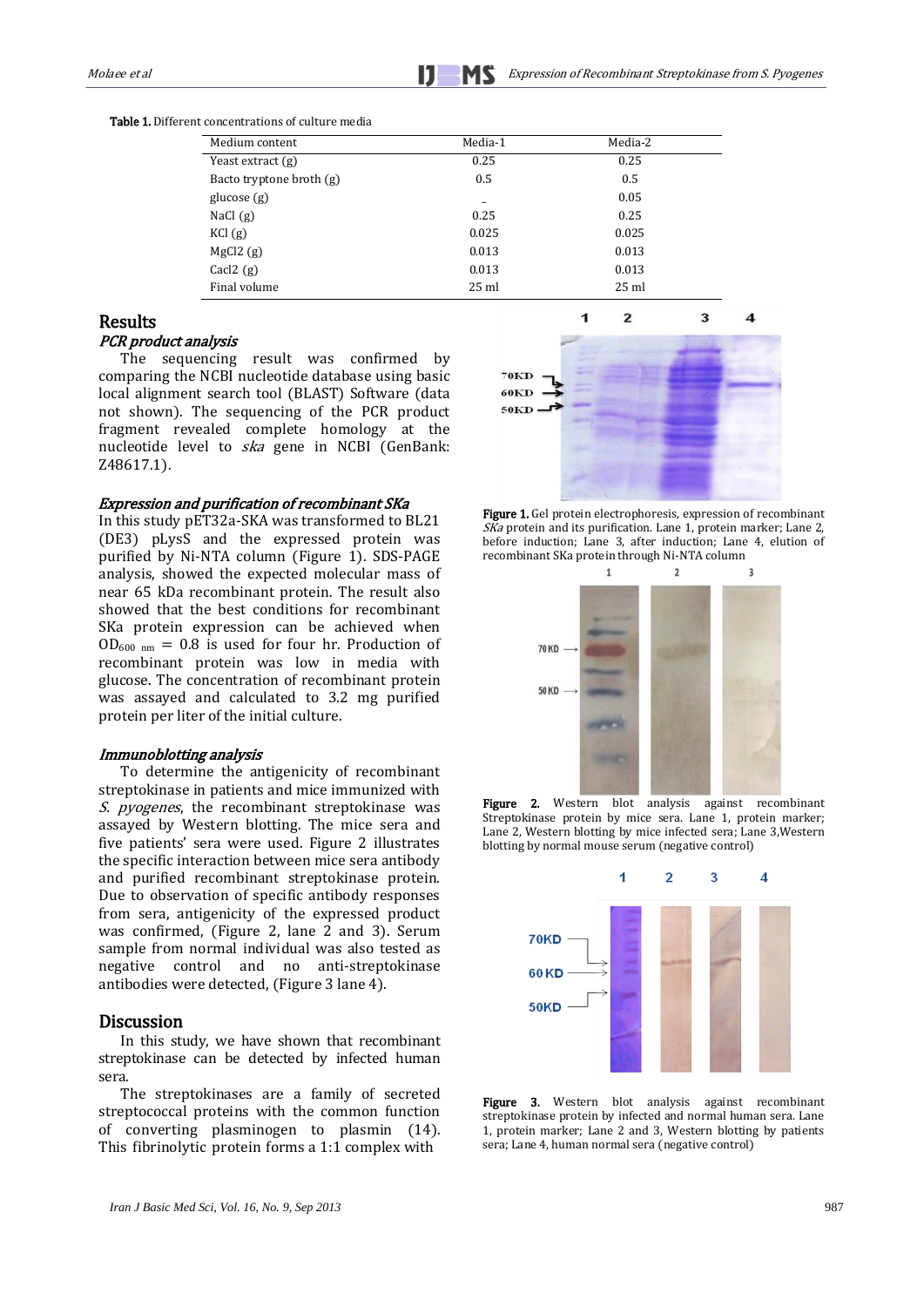|                  | $OD_{600 \text{ nm}} = 600$ | 0.6                 | 0.8                |                     |
|------------------|-----------------------------|---------------------|--------------------|---------------------|
| Media<br>culture | With Glucose                | $1.35 \text{ mg/l}$ | $2 \text{ mg/l}$   | $2.45 \text{ mg/l}$ |
|                  | Without Glucose             | $1.35 \text{ mg/l}$ | $3.2 \text{ mg/l}$ | $3 \text{ mg/l}$    |

Table 2. The amounts of produced protein at different induction times by IPTG, in the presence and absence of glucose

plasminogen and converts other plasminogen molecules to plasmin. Streptokinase A is an antigenic protein that is naturally secreted by several strains of beta-hemolytic streptococci. Anti streptokinase antibody is able to neutralize the activity of streptokinase. The polymorphic regions of streptokinase span amino acid residues 174 to 244 and 270 to 290 (15). Despite the polymorphism in the variable regions of the molecule, the overall structure (hydrophilicity, hydrophobicity, antigenic sites, amphipathic regions, etc.) is maintained. Streptokinase activity found in different streptococci reflects the host range and is not active in hosts which it does not normally infect. Streptokinase has been associated with the pathogenesis of acute post streptococcal glomerulonephritis (15, 16).

Diagnosis of S. *pyogenes* is based on isolation of streptococcus in culture or serological tests. Serological diagnosis of group A streptococcal infections is based on immune responses against the extracellular products streptolysin O, DNase B, hyaluronidase, NADase, and streptokinase, which induce strong immune responses in the infected host (17). Anti-streptolysin O (ASO) is the antibody response most often examined in serological tests to confirm antecedent streptococcal infection. The ASO titer is ordered primarily to determine whether a previous S. pyogenes infection has caused a post streptococcal disease, rheumatic fever or glomerulonephritis. Antibodies to streptolysin O are produced in approximately 75 to 80% of S. pyogenes infections, but are usually not seen in cutaneous infections caused by group A streptococcal infections. False positive results may occur from hypercholesterolemia in ASO test. If an antistreptodornase B, antihyaluronidase or antistreptokinase assay is performed on sera, the patient with at least one positive antistreptococcal enzyme titer that rises to 95% (18, 19).

Our data suggests that recombinant streptokinase of S. pyogenes can be produced by pET32a expressionin E. coli. The highest amount of the expressed protein after addition of IPTG was obtained when the optical density of the bacterial culture was  $OD_{600} = 0.8$  and the culture did not have glucose.

Based on the obtained results, there was a low level of recombinant protein production when E. coli

were grown in a culture containing glucose. It seems that in the presence of glucose, cyclic AMP levels becomes low, therefore, transcription from the *lac* promoter becomes low as well (glucose effect). This phenomenon is named catabolic repression and is shared by a number of *E. coli* operons. When glucose is absent and the cell is forced to use an alternative carbon source, such as glycerol, cAMP levels rise. The resulting formation of the CAP/cAMP complex stimulates transcription from the *lac* promoter. Therefore, full induction of the *lac* operon is achieved only in the presence of both inducer and elevated cAMP levels. In addition, in the presence of glucose, some byproduct metabolites is produced in the medium and these byproducts reduce the acidity of the bacterial culture and, therefore, bacterial cells reach stationary phase faster (20). It was also shown that the concentration of the bacterial cells has a fundamental effect on the protein expression. In other words, with increasing bacterial concentration up to  $OD_{600} = 0.8$ , the efficiency of induction with IPTG was improved as well. But when the concentration of bacteria was increased more  $(OD<sub>600</sub>= 1)$ , the induction efficiency was declined gradually. Therefore, the results of our study showed that in the presence of glucose in culture media and with the increase of bacterial concentration over the optical density of 0.8, the efficiency of recombinant protein production can be reduced.

Streptokinase, a secreted plasminogen-binding protein, is a single chain polypeptide with a molecular weight of 46 kDa. The coding sequence of ska gene is highly conserved among streptococcus species. There are two conserved domains separated by a more variable region (6). Our results indicate that the highly regulated expression vector with powerful T7 promoter (pET32a), in conjunction with suitable host cell [E. coli, BL21 (DE3) pLysS], could influence the rate of expression. The expressed protein from pET system contains several extra amino acids (6xHis tag and T7 tag) linked to the C or N terminal extension of the protein. These additional amino acids increase the size of expressed protein by approximately 20 kDa, as shown in Figure 1 (7).

## Conclusion

Present data shows that recombinant streptokinase can be detected as an antigen by serum in patients and immunized mouse. Therefore,